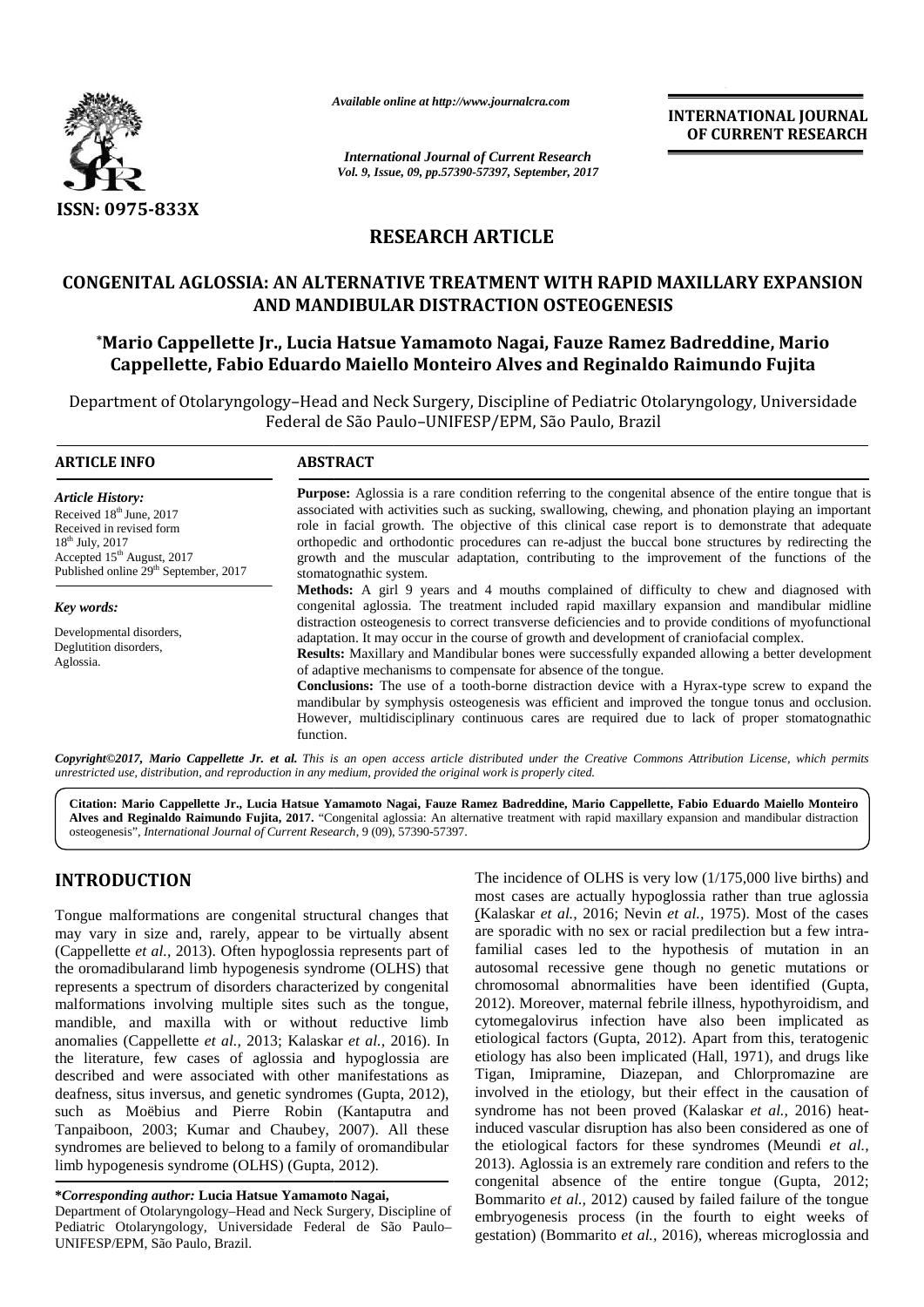hypoglossia refer to abnormal smallness of the tongue (Salles Th *et al.,* 2008; Tubbs *et al.,* 2016). The first case of hypoglossia abn was first described in the eighteenth century by de Jussieu the (1718/1719) as aglossia (Meundi *et al.,* 2013). The association of the first case of was first described in the eighteenth century by de Jussieu (1718/1719) as aglossia (Meundi *et al.,* 2013). The association of tongue anomalies with malformations of limbs was noted by Kettner (1907) and the first report of a true case of Aglossia – Adactylia syndrome was described by Rosenthal (1932) Adactylia syndrome was described by Rosenthal (1932) horiz<br>(Sultan Olmez-Gurlen, 2016). In 1971, Hall (1971) classified betw OLHS into 5 major type (Table 1).However, there are cases reported in the literature in which aglossia was also associated OLHS into 5 major type (Table 1). However, there are cases preported in the literature in which aglossia was also associated cuth other congenital deformities as hypodactyli, partial c anodontia, rudimentary ear, and conduction deafness (Kalaskar anodontia, *et al.,* 2010; Kantaputra and Tanpaiboon, 2003; Higashi and et al., 2010; Kantaputra and Tanpaiboon, 2003; Higashi and Ther<br>Edo, 1996). Therefore, Kalaskar et al. 2016suggested hype modification for type IB Hall's classification (Table 2) (Hall, modification 1971).

The tongue is the most mobile organ of the body and is associated with coordinated activities such as sucking, swallowing, chewing, and phonation, and it plays an important from the tongue is the most mobile organ of the body and is<br>
associated with coordinated activities such as sucking,<br>
swallowing, chewing, and phonation, and it plays an important<br>
role in facial growth, dentofacial deform *al.*, 2016), affecting the development of jaws and alignment of teeth (Kumar and Chaubey, 2007). It works mainly as an oral arch stabilizer and molder, and in the tongue's absence, the arch the mandibular dental arch becomes atresic (Bommarito *et al.*, 2016). Distraction osteogenesis (DO) is a biological process of 2016). new bone formation between bone segments that are gradually new bone formation between bone segments that are gradually separated by incremental traction (eri and Malkoç, 2005) by use of rigid external distraction (Sultan Olmez-Gurlen, 2016). This procedure was used in 1905 by Codivilla (Codivilla, 1994) and was later popularized by the clinical and research use of rigid external distraction (Sultan Olmez-Gurlen, 2016).<br>This procedure was used in 1905 by Codivilla (Codivilla, 1994) and was later popularized by the clinical and research studies of Ilizarov (Ilizarov *et al.*, 1 symphyseal distraction osteogenesis is an alternative approach symphyseal distraction osteogenesis is an alternative approach<br>to correct mandibular transverse discrepancies and it was first applied by Guerrero  $($  eri and Malkoç, 2005). The aim of this study is to describe the use of a tooth-borne distraction device with a Hyrax-type screw as alternative procedure to expand the study is to describe the use of a tooth-borne distraction device<br>with a Hyrax-type screw as alternative procedure to expand the<br>mandibular by bone-borne distraction device in a clinical case which falls under Type I B according Hall's Classification (1971) (Hall, 1971). (1971) ληνικό του πρωταθεί του στην επικεφαλίζεται της προσωπικής του προσωπικής του προσωπικής του προσωπικής του πρωταθεί του πρωταθεί του πρωταθεί του πρωταθεί του πρωταθεί του πρωταθεί του πρωταθεί του πρωταθεί του πρωταθεί **photographs Fig.4.Pretreatment Fig.4.Pretreatment Fig.4.Pretreatment Fig.4.Pretreatment Fig.4.Pretreatment Fig.4.Pretreatment Fig.4.Pretreatment Fig.4.Pretreatment Fig.4.Pretreatment Fig.4.Pretreatment Fig.4.Pretreatment** 

#### $\bf CASE$  **PRESENTATION**

A girl 9 years and 4 mouths reported with chief complaint of A girl 9 years and 4 mouths reported with chief complaint of<br>her difficulty to chew and she was diagnosed with congenital aglossia which was classified by Hall[9]as type I-B (Table 1) or Type I B1 according Kalaskar *et al.,* (2016) (Fig 1). The mother was 29 years at birth did not attend any prenatal consultation. The birth was normal but postnatal period was associated with suckling and swallowing problems. The first attempt at breastfeeding revealed the tongue abnormality and she was initially fed via nasogastric tube, but she rejected this after 2 months and subsequently had difficulty adjusting to bottle feeding. The mother gave a history of intake of some medication and reported to have contracted syphilis during pregnancy. She was unable to remember the names of the all medications, except Benzetacil® (Penicillin G Benzathine Intramuscular). Patient's family history for congenital abnormalities was negative and she was her third daughter. In the third year of life, her weight and height were below normative values due to difficulty swallowing. During the physical exam, the patient showed interposition of the lower lip between the anterior maxillary and lower teeth. In lateral view, the facial profile was strongly convex, with the severe eversion of the lower lip and regular nasolabial angle (Fig 2). aglossia which was classified by Hall[9]as type I-B (Table 1)<br>or Type I B1 according Kalaskar *et al.*, (2016) (Fig 1). The<br>mother was 29 years at birth did not attend any prenatal<br>consultation. The birth was normal but po after 2 months and subsequently had difficulty adjusting to bottle feeding. The mother gave a history of intake of some medication and reported to have contracted syphilis during pregnancy. She was unable to remember the n

The temporomandibular joint functioned normally. She had no abnormalities in the head, ears, eyes, nose, or any other part of the body. The intraoral examination shows completely absent of the tongue, poor periodontal status, proclined maxillary incisors, extremely deep hard palate, median palatal groove, severe maxillary and mandibular hypoplasia, and excessive horizontal overjet, probably due to lack of muscular stimulus between the alveolar arches. The maxillary canines, right first premolar, second premolars, the mandibular incisors, left canine, left first premolars and the second premolars were clinically absent (Fig 3-9).In addition, the patient exhibited hypertrophy of the muscles of the floor of the mouth (Fig 1). There was no oronasal communication (Fig 4).The uvula was hypertrophic and the oropharyngeal isthmus was constricted with absence of the palatoglossal arches and it was separate from oral cavity by a thin membrane with a central orifice that permitted feeding and phonation (Fig 1). hypertrophy of the muscles of the floor of the m<br>There was no oronasal communication (Fig 4).T<br>hypertrophic and the oropharyngeal isthmus wa<br>with absence of the palatoglossal arches and it<br>from oral cavity by a thin membra



**Fig. 1.** Total absence of tongue and hypertrophic uvula intraoral<br>photograph **photograph**



**Fig. 2. Pretreatment facial photographs**



**Fig. 3. Pretreatment intraoral photographs**



**Fig. 4. Pretreatment intraoral photographs**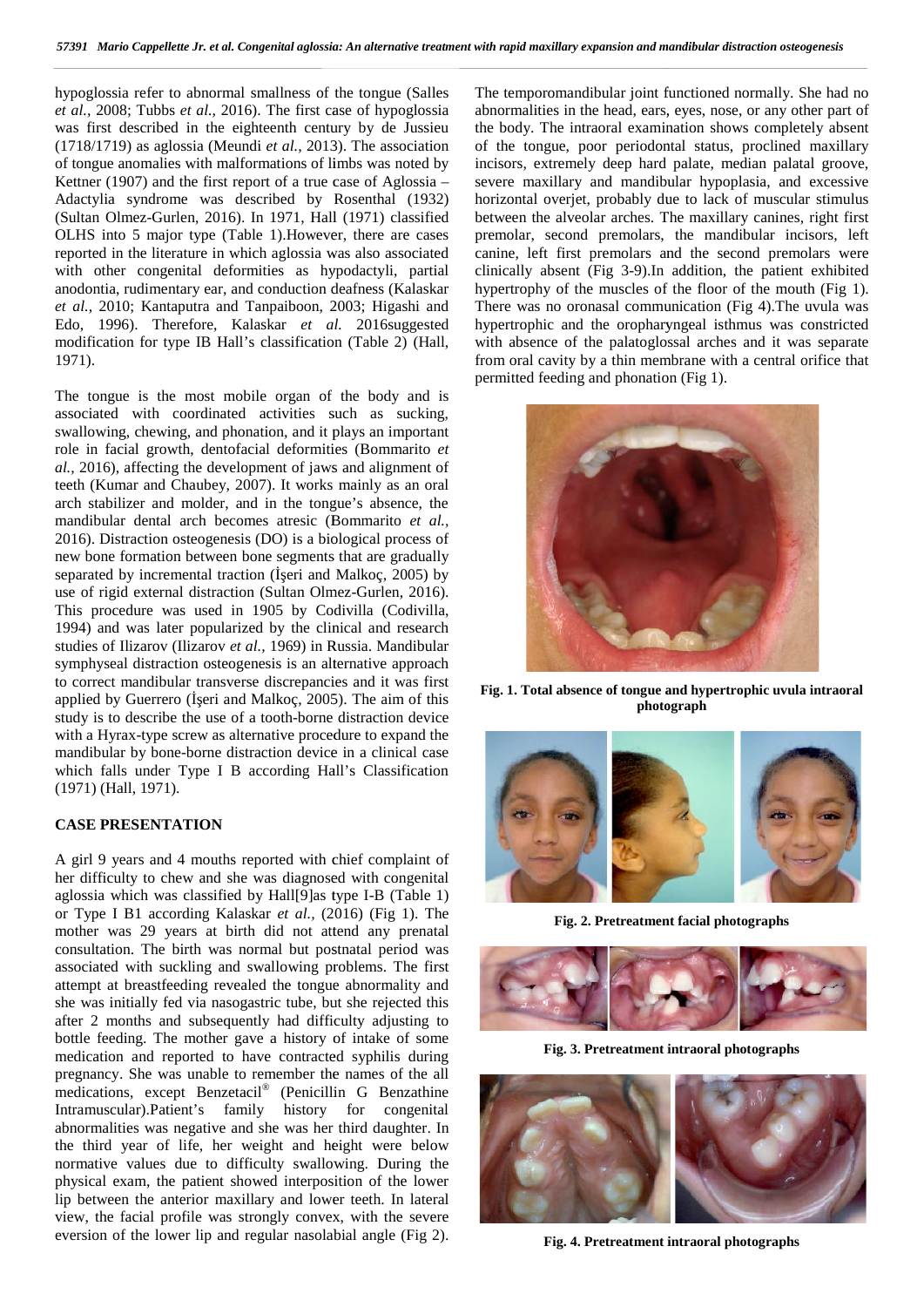The lateral cephalometric radiography shows a convex bone profile, skeletal Class II discrepancy, with maxillary retrusion in relation to the cranial base, mandible in a severely retruded position in relation to the cranial base, and the proclined The lateral cephalometric radiography shows a convex bone<br>profile, skeletal Class II discrepancy, with maxillary retrusion<br>in relation to the cranial base, and the proclined<br>maxillary incisors. In the vertical plane of spa cephalometric measurements indicated a hyperdivergent facial cephalometric measurements indicated a hyperdivergent facial her pattern. The pharyngeal air space appeared narrow and the myord gonial angle was increased (Fig 10 and 11). The panoramic radiograph showed that the 4mandibular permanent incisors were congenitally missing (Fig 12). The case was monitored by the multi and interdisciplinary team, which assessed stomatognathic system functions: breathing, sucking, chewing, swallowing, and speech. The psychomotor development was slightly delayed: speaking at 16 months, and walking at 21 months of age. The speech therapist observed lip tonus and mobility, cheek, mouth floor muscles, and hard palate. Speech development is delayed and slurred. Although she could answer questions, an abnormal speech was characterized by omission of linguoalveolar and linguopalatal phonemes and an altered voice quality. Neurological assessments were below. slightly delayed: speaking at 16 months, and walking at 21 months of age. The speech therapist observed lip tonus and mobility, cheek, mouth floor muscles, and hard palate. Speech development is delayed and slurred. Althou normal pharyngeal orifices and normal tonsils. normal gonial angle was increased (Fig 10 and 11). The panoramic<br>radiograph showed that the 4mandibular permanent incisors<br>were congenitally missing (Fig 12). The case was monitored<br>by the multi and interdisciplinary team, which



**Fig. 5. Pretreatment models photographs**



**Fig. 6. Pretreatment models photographs**

## **Treatment objectives**

Objective of her orthodontic treatment included rapid maxillary expansion and mandibular midline DO to correct maxillary and mandibular transverse deficiencies to improve her quality of life and to provide conditions of the myofunctional adaptation may occur in the course of growth and development of craniofacial complex.



**Fig. 7. Pretreatment models photographs**



**Fig. 8. Pretreatment models photographs**

#### **Treatment progress**

The orthodontic treatmentwas conducted in two stages.

**Phase I**: rapid maxillary expansions with tooth-anchored device activated by means of a conventional Hyrax expander with a soldered framework and orthodontic bands on maxillary first premolars and first molars (Fig 13).After the expander was cemented, it was actived 8 turns. Then, her mother was instructed to activate the jackscrew 1 turn (0.25 mm) twice a day until the required expansion was achieved. The degree of expansion was calculated including a general bilateral overexpansion.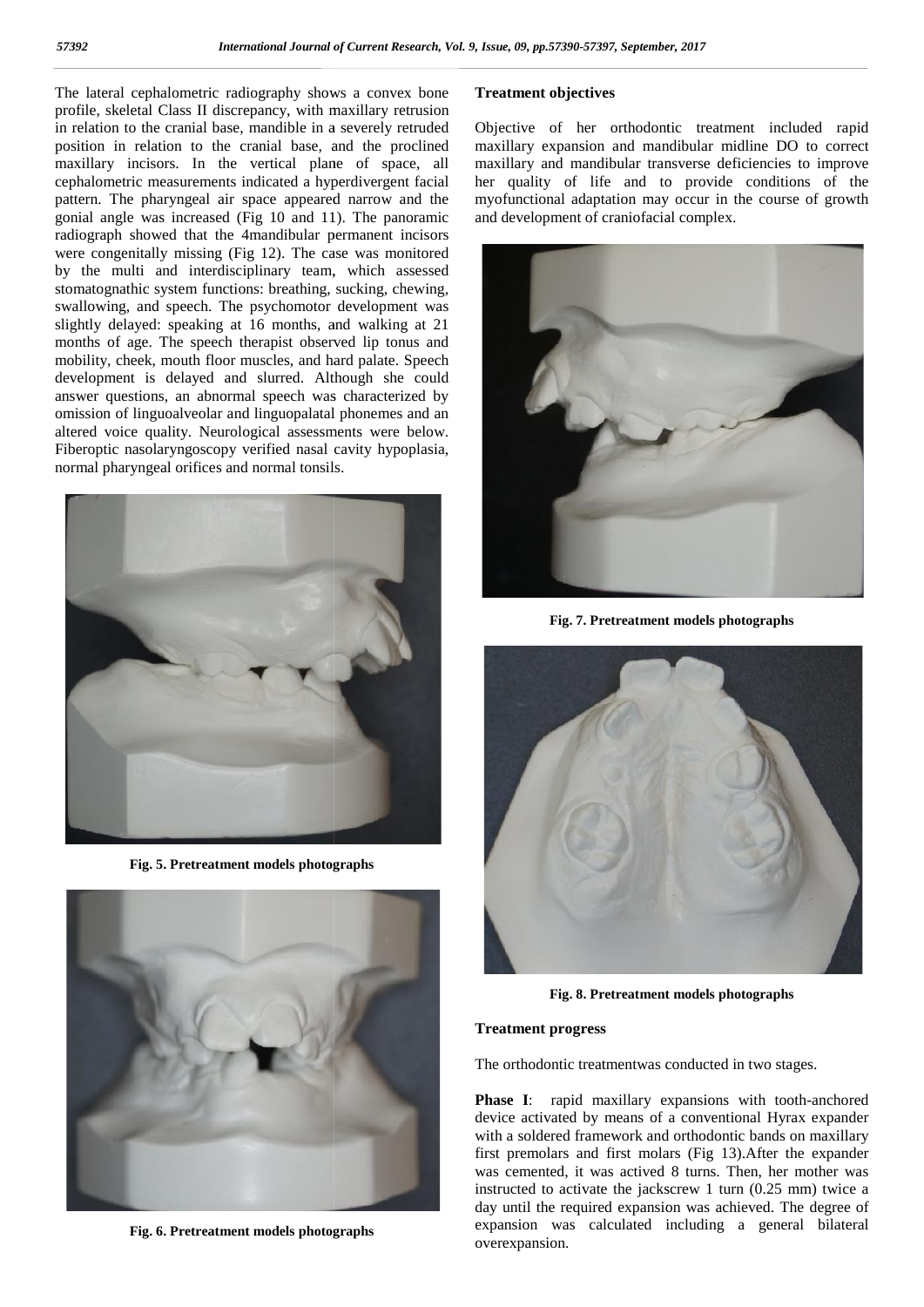

**Fig. 9. Pretreatment models photographs**



**Fig. 10. Pretreatment lateral cephalometric radiograph**



**Fig. 11. Pretreatment cephalometric tracing**



**Fig. 12. Pretreatment panoramic radiograph**



**Fig. 13. Photograph of rapid maxillary expansion with Hyrax on phase 1.**



**Fig. 14. Progress occlusal radiographs**



**Fig. 15. Progress intraoral photographs of phase 1 and 2 with Hyrax appliance adaptation in lower jaw Hyrax appliance adaptation in lower jaw**

After a mean active expansion period of 15 days, the expander was tied off with a ligature wire and it was kept on the teeth as a passive retainer for at least 90 days (3 months). This period of retention allowed for reorganization and reossification of the midpalatal suture after expansion (Fig 14). The amounts of transverse deficiency of the mandible and mandibular length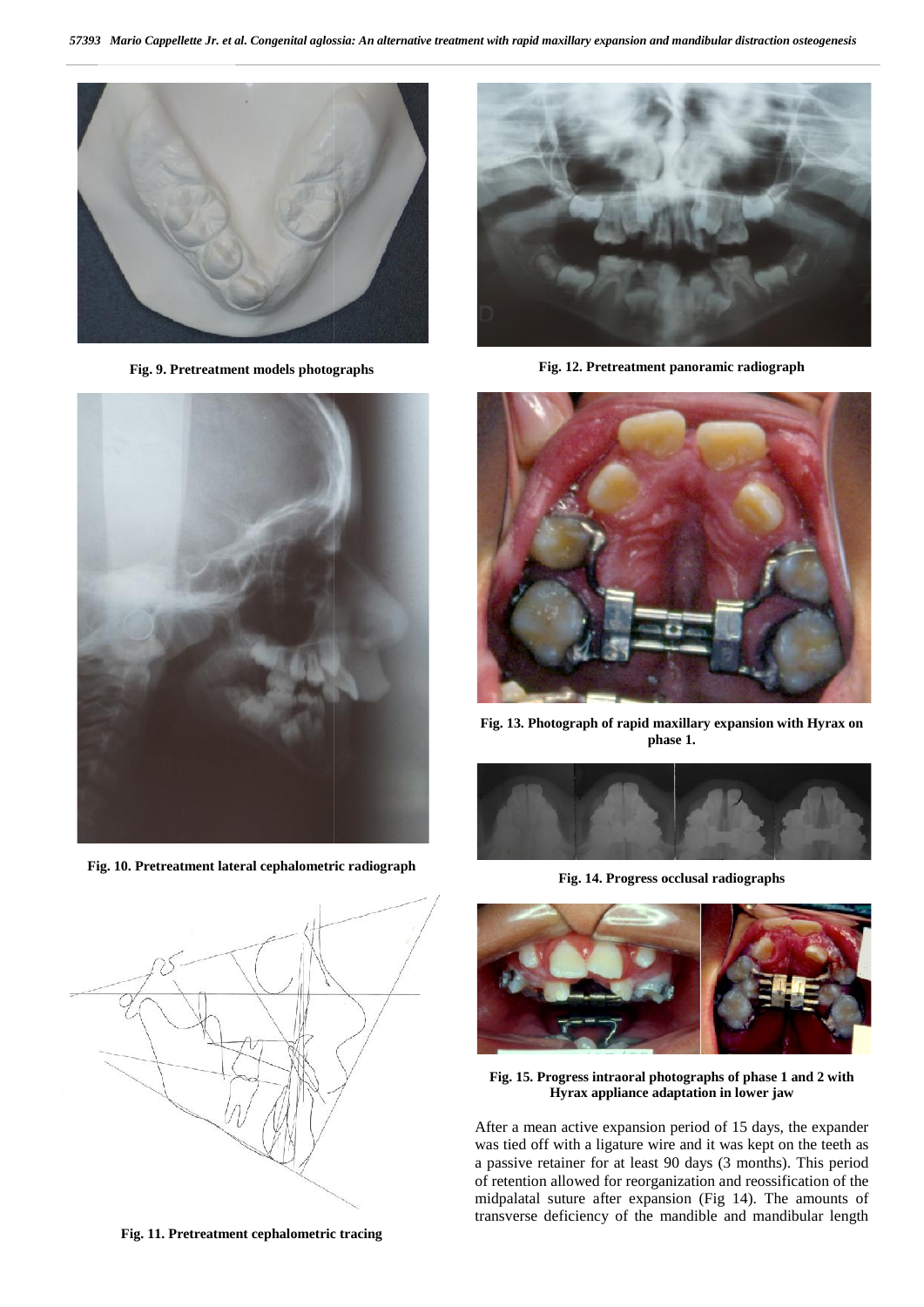deficiency were also taken into consideration during the rapid nerver palatal expansion (Fig 15). palatal expansion (Fig 15).

**Phase II:** at the end of the active phase of the rapid maxillary expansion, a mandibular distraction osteogenesis was initiated by expansion with a tooth-borne distraction device with a Hyrax-type screw (Fig. 16). The device was supported by the permanent first molars due the difficulty with device insertion and an expansion screw was placed as anteriorly as possible to permanent first molars due the difficulty with device insertion rid<br>and an expansion screw was placed as anteriorly as possible to the<br>avoid impinging the gingiva and mucosa and to facilitate its rec activation with a key. The modificated mandibular distraction device was placed a day before surgery. An osteotomy was made in the mandibular symphysis and the screw was activated 8 times during surgery. Distraction was initiated 3 days after surgery (latency period to enable callus formation) and the screw was activated twice per day achieving a total distraction of 9 mm at the end of the 14 day distraction period. After this period, the Hyrax screw was stabilized by ligature wire (0,30mm) and the device remained in the mouth for a 90-day period. The lower anterior interdental bone level and lower canines tooth root positions were evaluated via panoramic radiographs before surgery. After new bone formation was radiographs before surgery. After new bone formation was radiographically evident (Fig. 17), the Hyrax appliance was remove and fixed orthodontic appliance treatment was initiated, and the leveling and aligning stage was started in remove and fixed orthodontic appliance treatment was initiated, and the leveling and aligning stage was started in both dental arches (Fig. 18). Once the growth phase is completed, the patient is aware that orthognatic surgery can be programmed to correct the anterior posterior discrepancy between the jaws. **Phase II:** at the end of the active phase of the rapid maxillary expansion, a mandibular distraction osteogenesis was initiated by expansion with a tooth-borne distraction device with a Hyrax-type screw (Fig. 16). The dev activation with a key. The modificated mandibular distraction are device was placed a day before surgery. An osteotomy was the made in the mandibular symphysis and the screw was activated 8 times during surgery. Distractio surgery (latency period to enable callus formation) and the screw was activated twice per day achieving a total distraction of 9 mm at the end of the 14 day distraction period. After this period, the Hyrax screw was stabil completed, the patient is aware that orthognatic surgery can programmed to correct the anterior posterior discrepan<br>between the jaws.

nerve. A second incision was made through the submucosal tissue and periosteum (Fig. 19). After the muscle was transected, dissection was directed obliquely, poster inferiorly through the mentalis muscle until establishing contact with the mandibular symphysis. A full-thickness mucoperiosteal flap was elevated from medial to lateral. Soft tissues were detached from the planned osteotomy site at the crest of the alveolar ridge, and the symphysis was completely degloved, including the inferior border. The osteotomy was performed with a reciprocating sawstarting at the inferior border of the mandible and extending to the interdental space between the apices of the mandibular canines under saline irrigation (Fig. 20). nerve. A second incision was made through the submucosal<br>tissue and periosteum (Fig. 19). After the muscle was<br>transected, dissection was directed obliquely, poster inferiorly<br>through the mentalis muscle until establishing



**Fig. 18. Photograph illustrating dental leveling** 



**Fig. 16. Intraoral photographs of tooth-borne distraction device 16. devicewith Hyrax-type screwwith a Hyrax-type screw**



**Fig. 17. Progress occlusal radiographs**

#### **Surgical procedure Surgical procedure**

Mandibular distraction osteogenesis was performed with the patient under general anesthesia. The incision was made through the mandibular labial and buccal mucosa and sulcus extending from premolar to premolar avoiding the mental extending from Mandibular distraction osteogenesis was performed with the patient under general anesthesia. The incision was made through the mandibular labial and buccal mucosa and sulcus



**Fig. 19. Photograph illustrating surgery phase**



**Fig. 20. Photograph of reciprocating saw**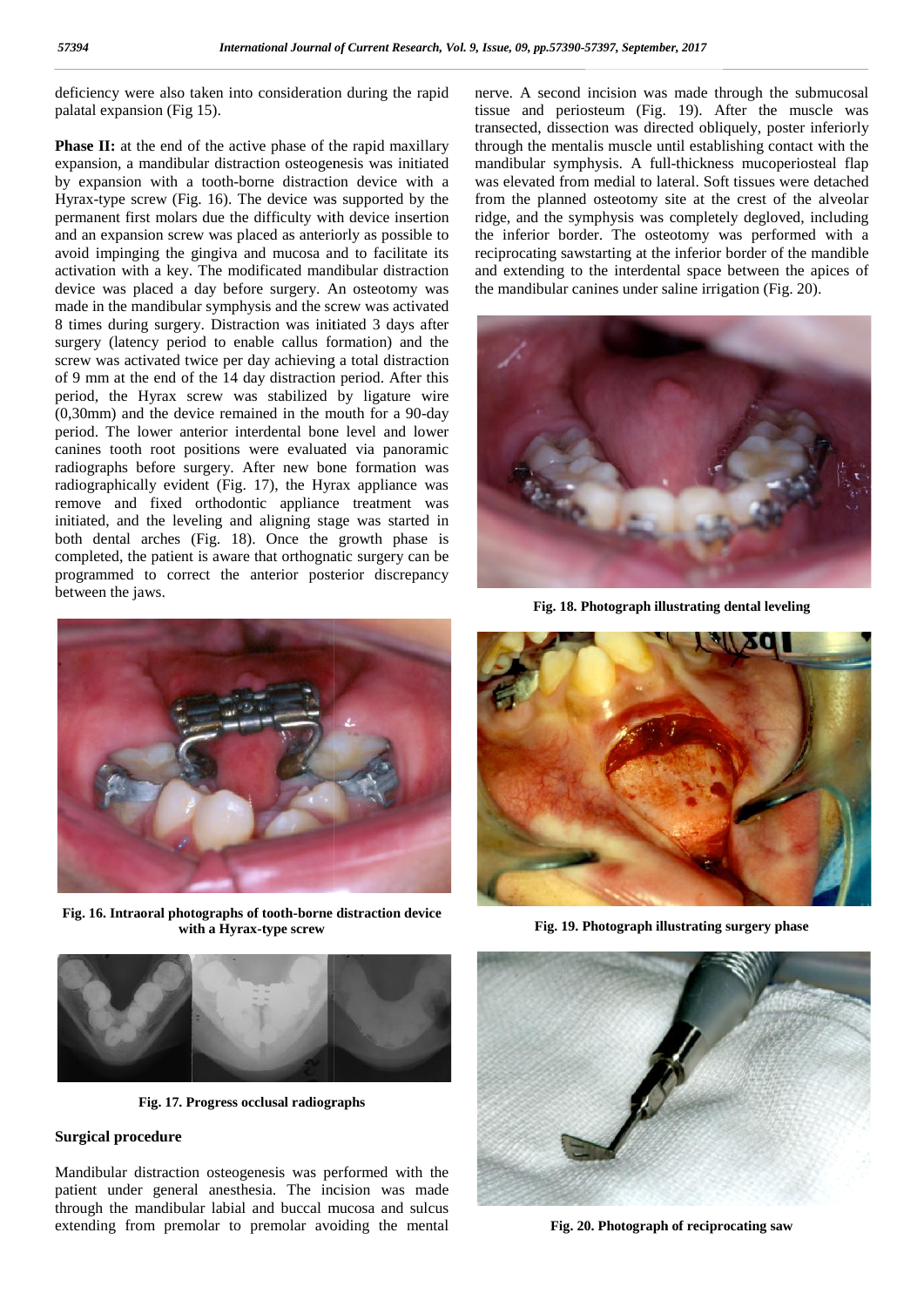

**Fig. 21. Frontal close up view: intraoral initial photograph of lower arch and tooth-borne mandibular distractors with a Hyraxtype screw used in 3 clinical cases**

The oscillating saw is safer and easier to use than a surgical bur and has the advantage of obtaining a more regular and thinner osteotomy line. At the final osteotomy stage, the screw of the mandibular expansion appliance was activated 8 turnsto assure that the interdental bone incision was complete and that the margins of the osteotomy site were separated. The submucosal tissue was sutured with interrupted 3/0 chromic sutures and the mucosa with interrupted 4/0 chromic sutures. The incision was closed with absorbable sutures, and an antibiotic and a nonsteroidal anti-inflammatory drug were prescribed for 5 days. After surgery, the chin was stabilized by a bandage to prevent muscle pull.

## **RESULTS**

Maxillary and mandibular bones were successfully expanded and the osteogenesis of the distracted region was good. Proportional movement occurred in mandibular arch due to the screw position, which was placed as anteriorly as possible, and during the distraction phase, mandibular bone segments were expanded in parallel movement assessed from distraction sites on the right and left sides and bone formation was visible on serial occlusal radiographs that was taken at the beginning, before a week and immediately after the 90-day consolidation and retention period (Fig 17). Orthodontic treatment was initiated after observing radiographic evidence of bone healing by the lower and upper arch leveling and aligning.The stability of these treatments is often unpredictable, and the functional and esthetic rehabilitation of patients with congenital malformations is difficult, and their development depends on the involvement of a multidisciplinary team dedicated to full rehabilitation objectives to achieve good quality of life for patients and their families. Maxillary and mandibular bones were successfully expanded and the osteogenesis of the distracted region was good.<br>Proportional movement occurred in mandibular arch due to the screw position, which was placed as anteriorly arealist treatment with region the matrix different card continue to the Chan of a continue cardiachypote the state of the matrix different contents of the matrix different contents of the matrix of the final contents wit

| <b>Type I</b>   | A) Hypoglossia                                                |  |  |
|-----------------|---------------------------------------------------------------|--|--|
|                 | B) Aglossia                                                   |  |  |
| <b>Type II</b>  | A) Hypoglossia-Hypodactyly                                    |  |  |
|                 | B) Hypoglossia-Hypomelia (Peromelia)                          |  |  |
|                 | C) Hypoglossia-Hypodactylomelia                               |  |  |
| <b>Type III</b> | A) Glossopalatine Ankylosis (Ankyloglossum Superius Syndrome) |  |  |
|                 | B) With Hypoglossia                                           |  |  |
|                 | C) With Hypoglossia-Hypodactyly                               |  |  |
|                 | D) With Hypoglossia-Hypomelia                                 |  |  |
|                 | E) With Hypoglossia-Hypodactylomelia                          |  |  |
| <b>Type IV</b>  | A) Intraoral bands and fusion                                 |  |  |
|                 | B) With Hypoglossia                                           |  |  |
|                 | C) With Hypoglossia-Hypodactyly                               |  |  |
|                 | D) With Hypoglossia-Hypomelia                                 |  |  |
|                 | E) With Hypoglossia-Hypodactylomelia                          |  |  |
| <b>Type V</b>   | A) Hanhart Syndrome                                           |  |  |
|                 | B) Charlie M. Syndrome                                        |  |  |
|                 | C) Pierre Robin Syndrome                                      |  |  |
|                 | D) MoebiusSyndrome                                            |  |  |
|                 | E) Amniotic Band Syndrome                                     |  |  |

**Table 1. Hall's Classification: Syndromes of Oromandibular and Limb Hypogenesis<sup>6</sup> Hall's Classification:** 

| Table 2. Modification of type I B Hall's Classification <sup>1</sup> |  |
|----------------------------------------------------------------------|--|
|----------------------------------------------------------------------|--|

| Hall's Classification | Modified subtypes | Clinical features                              | References                                                |
|-----------------------|-------------------|------------------------------------------------|-----------------------------------------------------------|
| Type I B              | Type I            | Isolated aglossia                              | Salles F et al <sup>4</sup> , Gupta $S^2$ .               |
| (aglossia)            | <b>B.1</b>        |                                                |                                                           |
|                       | Type I            | Aglossiawithadactyli                           | Nevin NC et al <sup>5</sup> , Purohit et al <sup>11</sup> |
|                       | B.2               |                                                |                                                           |
|                       | Type I            | Aglossia with hypodactyli (mental retardation, | Preis et $al^{12}$ , Kantapura and                        |
|                       | B.3               | cardiac defect, anodontia, hypothyroidism)     | Tanpaiboon <sup>3</sup>                                   |
|                       | Type I            | Aglossia with rudimentary ear (deafness)       | Higashi and $\text{Endo}^{10}$ , present case             |
|                       | <b>B.4</b>        |                                                |                                                           |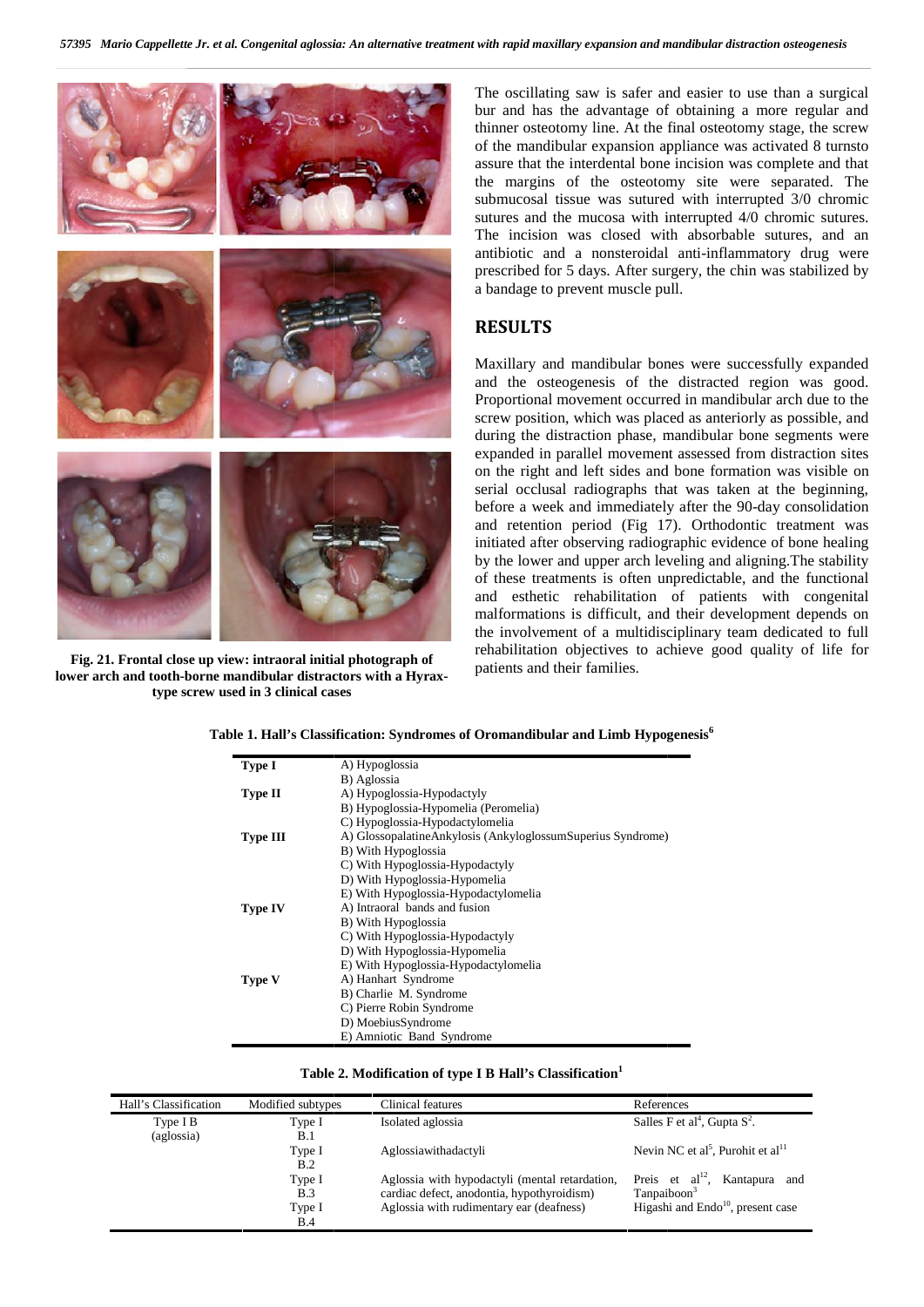## **DISCUSSION**

There is considerable overlap between these syndromes gathered under the term OLHS, with a marked variability of face and limb anomalies as well as other additional malformations (Brockmann *et al.,* 2009), but severe micrognathia is observed in all the cases of OLHS, due to the osseous defect in the mandibular midline region, and occasionally involves the premaxilla (Meundi *et al.,* 2013). Aglossia is an extremely rare congenital malformation (Kalaskar *et al.,* 2016) that has been associated with jaw deformities (Gupta, 2012) since the muscular pressure contributes in development and shape of jaws and establishment of occlusion of teeth (Kumar and Chaubey, 2007). It also affects facial aesthetics, and hence psychological, sexual, and social development (Gupta, 2012). The association with difficulty in performing functions, especially suckling after birth, has mostly resulted in death of the newborn within 3 days (Salles *et al.,* 2008). Taste perceptions are not severely compromised, probably due to presence of taste buds in the mucosa of the floor of the mouth (Gupta, 2012). The chewing, swallowing, and speech adaptation is made possible by the hypertrophy of the muscles of the floor of the mouth, especially the mylohyoid (Nayyer *et al.,* 2015), due to constant stimulation during swallowing (Gupta, 2012) from early life. This helps the patient in elevating the floor of the mouth to touch the palate, which then mimics the absent tongue and helps in phonation, mastication, and swallowing (Gupta, 2012). The hypertrophied uvula helps in closing the oropharyngeal opening and forces the air through the nasal passage making the articulation of nasalized sounds possible (Gupta, 2012; Salles *et al.,* 2008) and the speech therapy improves phonetics (Tubbs *et al.,* 2016).

The adaptive mechanisms developed by these patients to compensate for absence of the tongue can be used in rehabilitation of patients who have acquired aglossia due to other causes like surgery for malignancy and trauma (Gupta, 2012). Few studies have discussed possible treatments of aglossia (Salles *et al.,* 2008) whose consequences involve several conditions that cannot be treated with a single procedure. Distraction osteogenesis is a process of growing new bone by mechanically stretching preexisting vascularized bone tissue (Nanjappa *et al.,* 2011) and the mandibular widening with DO is an alternative treatment modality (eri and Malkoç, 2005) for these patients with severe transverse mandibular deficiencies. The use of a tooth-borne distraction device with a Hyrax-type screw, in 3 clinical cases, as alternative procedure to expand the mandibular by symphysis osteogenesis shown in Figure 21. The desired mandibular change in shape can be achieved by selecting and controlling the force vectors during active distraction (Malkoç *et al.,* 2006). According Conley and Legan 2003 (Conley and Legan, 2003), the tooth movement into regenerate bone is recommended after a period of 3 months (Gökalp, 2006). Furthermore, Bell *et al.* 1997 reported in an animal study that intramembranous and endochondral bone formation was obtained by a 6 mm distraction, which was maintained in fixation for 60 days. Mandibular transverse deficiency generally becomes manifest with maxillary transverse deficiency and the RME is a common orthopedic procedure to treat maxillary transverse deficiency (Gökalp, 2016) in growing subjects undergoing immature skeletal development when the force applied to the teeth and maxilla exceeds the limits needed for tooth movement (Nakamato *et al.,* 2002).

Aglossia sequelae involves a multidisciplinary approach with the participation of professionals in the areas of nutrition, psychology, speech and hearing, general dentistry, orthodontics, and maxillofacial surgery is needed to treat the problems of these patients (Salles *et al.,* 2008). Interceptive treatment with this type of mandibular expansion appliance associated with maxillary expansion offers new possibilities for arch development restoring their form and function that were severely deformed secondary to a lack of the normal stimulus provided by a growing tongue (Cappellette and Oliveira, 2013). Mandibular tooth-borne distractor is a practical and noninvasive clinical approach involving new bone formation between bone segments that are gradually separated by incremental traction. Proportional movement was obtained both in dentoalveolar and basal bone regions. However, the maintenance of the results achieved depends on the use of a retainer in a definitive manner.

### **Conclusion**

The treatment of sequelae of aglossia is possible and the use of a tooth-borne distraction as alternative procedure to expand the mandibular by symphysis osteogenesis was efficient and improved the tongue tonus, phonetic, nutrition, chewing, and occlusion allowing a better development of adaptive mechanisms giving the patient a better quality of life. However, they are patients who require constant care with the participation of a multidisciplinary team due to lack of proper stomatognathic function.

## **Acknowledgement**

There were not any organizations that funded our manuscript. It was funded by the own authors. There is no conflict of interest to be mentioned in this work.

## **REFERENCES**

- Bell, W.H., Harper, R.P., Gonzales, M., Cherkashin, A.M., Samchukov, M.L. 1997. Distraction osteogenesis to widen the mandible. *Br J Oral Maxillofac Surg.,* 35:11–19. https://www.ncbi.nlm.nih.gov/pubmed/9042998.
- Bommarito, S., Zanato, L.E., Vieira, M.M., Angelieri, F. 2016. Aglossia: Case Report. *International Archives of Otorhinolaryngology,* 20: 87-92. doi: 10.1055/s-0034- 1544116.
- Brockmann, K., Backes, H., Auber, B., Kriebel, T., Stellmer, F., Zoll, B. 2009. Overlap of Moebius and oromandibular limb hy-pogenesis syndrome with gastroschisis and pulmonary hy-poplasia. *Am J Med Genet.,* A 149A:2832- 2837. DOI:10.1002/ajmg.a.33111
- Cappellette, M. and Oliveira, W.C 2013. Oromandibular and limb hypogenesis syndrome: treatment report. *Oral Surg Oral Med Oral Pathol Oral Radiol.,* 116:e230-e236. DOI:10.1016/j.oooo.2011.12.025.
- Codivilla, A. 1994. On the means of lengthening, in the lower limbs, the muscles and tissues which are shortened through deformity. *Clin Orthop Relat Res.,* 301:4-9. https://www. ncbi.nlm.nih.gov/pubmed/8156694.
- Conley, R., Legan, H. 2003. Mandibular symphyseal distraction osteogenesis: diagnosis and treatment planning considerations. *Angle Orthod.,* 73:3–11. DOI:10.1043/ 0003-3219(2003)073<0003:MSDODA>2.0.CO;2
- Gökalp, H. 2016. Alternate rapid maxillary expansion– constriction and tooth-borne symphyseal distraction